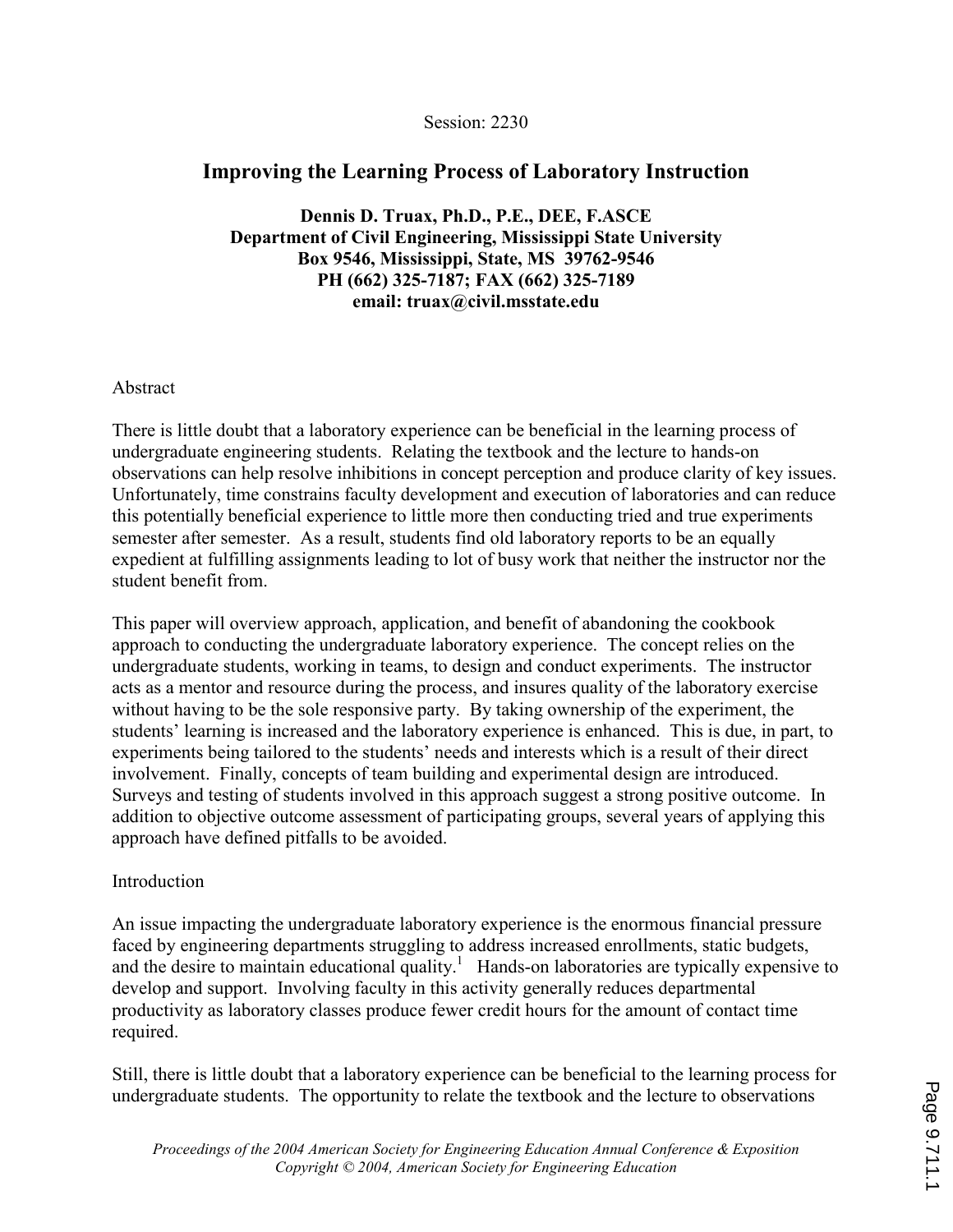made during a hands-on experience can help resolve inhibitions in concept perception and produce clarity of key issues. Unfortunately, time constraints and productivity demands on faculty trying to develop and conduct laboratories can reduce this potentially beneficial experience to little more then a set tried and true cookbook experiments used semester after semester. This situation is generally exacerbated by using graduate teaching assistants (GTAs) as a labor saving approach. Often these individuals have little motivation to put forth more than a minimum effort to see that students attend labs and submit reports for quick grading.

This situation is compounded by the prevalence of linear thinking on the part of many faculty involved in undergraduate engineering education programs. Such instructors presume that knowledge gained is directly proportional to the volume of assignments completed outside of the classroom. While this is true if the level of work demanded of students is low to moderate, the productivity demands placed on undergraduates today can evoke a shift in the learning process where learning is actually diminished in favor of getting assignments submitted. $2$  In short, undergraduates often perceive themselves as having excessive demands on their time, ability, and resources as a result of spending numerous hours on repetitive homework and cookbook laboratories.

Most processes function in a "nonlinear" manner, meaning that two or more stimuli affect a system and the subsequent response is not simply a sum of responses to the individual stimuli. `In spite of this fact, mathematical and procedural tools for dealing with simpler, linear systems are generally taught. This is in part because students struggle with uncertainty. They expect the instructor to know the answers beforehand. Hence, there are two hurdles to cross: getting students to feel tolerant of uncertainty in order to live with and even enjoy the search for a research result and getting students to accept that it is normal for there to always be a single, definite answer to every problem.<sup>3</sup>

Unfortunately, some instructors prefer to constrain topics presented to students to those that are absolutely familiar or predictable. This reduces what occurs in laboratory to a parody of learning where students "cookbook" the experiments and regurgitate the same relative results semester after semester. Once old laboratory reports start circulating, the process degenerates to one of knowledge mimicry rather than knowledge acquisition.<sup>3</sup> In this environment, the student forgoes cognitive processes for the sake of making the deadline. The result is what Bella<sup>2</sup> refers to as a "plug and chug" mentality towards outside work. The plug and chug approach to completing assignments allows you to get by without wasting time thinking, does not require the student to really understand what they are doing, and even protects their limited knowledge of the subject from being exposed. This accommodation leads to a narrow focus upon assignments to the exclusion of inquiries, questions, and efforts that do not directly contribute top the immediate demands being faced. In terms of laboratory exercises, resourceful students find old laboratory reports an expedient solution to fulfill lab assignments and the end result is a minimum of learning and a lot of busy work from which neither the instructor nor the student benefit.

Students learn best when they are actively seeking the information they need to accomplish a learning task. They play the role of researchers and navigators rather than spectators. They use higher-order thinking and act as problem solvers in the learning process. The teacher no longer is the "sage on the stage" but rather the "guide on the side." He or she facilitates learning rather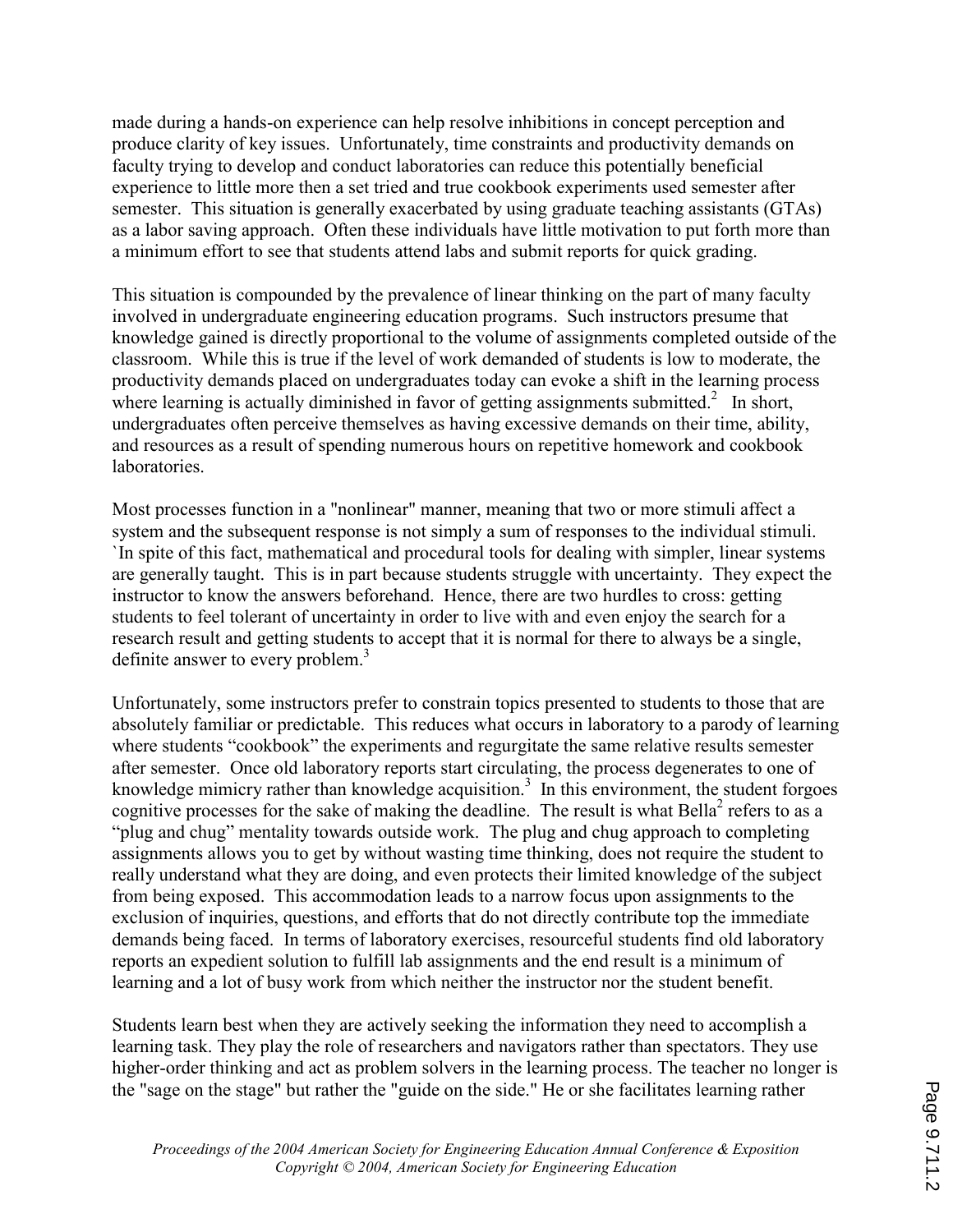than controls it. Students can no longer be expected to absorb a static set of facts, because those facts soon become obsolete as the rate of new discoveries accelerates. Students "construct" their own knowledge as they come across various information resources. This means they must develop process skills that allow them to investigate, classify, evaluate, and communicate information $4$ 

## Course Objectives

An obvious solution to the problems of the cookbook laboratory experience is changing the experiments performed each time. However, there is an opportunity provided in this dynamic beyond just developing multiple, interchangeable subsets of predictable laboratory exercises. Specifically, with nominal effort on the part of the instructor, the undergraduate students can be exposed to an open-ended learning experience that also helps develop student skill sets outside of just the technical material being addressed.

Under the traditional teacher-centered educational pedagogy, the academic-as-teacher was totally responsible for design and delivery of courses with graduate teaching assistance often provided to assist the instructor and students. The exercise is generally designed based on the instructor's knowledge of expected outcomes and research approach accuracies. A student-centered approach to learning requires an approach in which the instructor becomes guide, coach, motivator, facilitator and coordinator of learning resources. This requires a context of learning which encourages students to actively engage in the subject matter.<sup>5</sup>

In this environment the student becomes a more active participant having to analyze, question, judge, and combine ideas and information in order to define and solve problems. Learning and teaching activities for a student-centered learning process requires a more complicated designing process that enables students to contribute their knowledge to the learning environment. It leads to group projects that encourage consideration of peer knowledge, to action-based learning, and finally to the use of work-integrated learning in which students are asked to reflect on theory in terms of their experience.<sup>5</sup>

Integral to this process is an effort to provide a learning experience that meets the educational needs of the student from a technical perspective. In fact, this author contends that the laboratory design can address several of the accreditation process mandates. Specifically, accredited programs must demonstrate that their graduates have:

- an ability to apply knowledge of mathematics, science, and engineering (ABET Criterion 3a),
- an ability to design and conduct experiments, as well as analyze and interpret data (ABET Criterion 3b),
- an ability to design a system, component, or process to meet desired needs (ABET) Criterion 3c),
- an ability to function on multidisciplinary teams (ABET Criterion 3d),
- an ability to identify, formulate, and solve engineering problems (ABET Criterion 3e), and
- an ability to communicate effectively (ABET Criterion 3g).<sup>6</sup>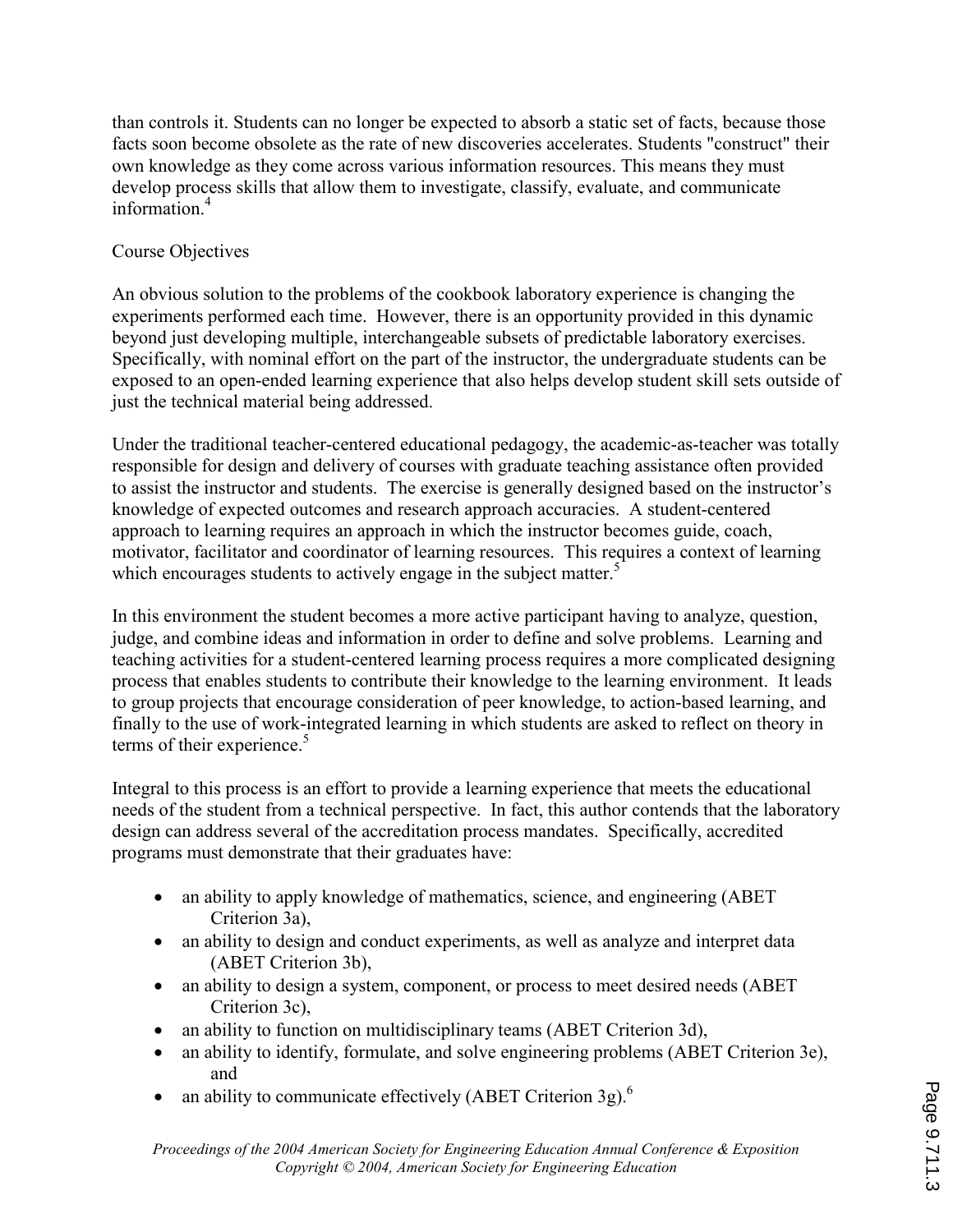To facilitate the process, one should recognize that classroom discussion, collaborative teaching and learning, and cooperative team experiences are required to aid in the development of critical thinking skills of undergraduates. They prefer group interaction, teamwork, and the opportunity for input. Results suggest that such classroom learning environments were found interesting, informative, and effective. They even promote professional development of the students in the areas of self-confidence, communication, and leadership.<sup>7</sup> These findings, and others, are why the National Science Foundation, the National Academy of Engineering, the National Research Council, and the others have worked to define a new engineering education paradigm that includes:

- integration of subject matter, concepts, issues and principles including to subject matter covered previously,
- emphasis on inquiry-based learning and preparation for life-long learning with less dependence on lectures,
- stress integrative, systems thinking, coping with change, communications skills (listening, speaking, reading, and writing), teamwork and group problem-solving skills (from problem identification through analysis and resolution).<sup>8</sup>

Requiring students to work together in groups encourages extroverts, who enjoy interaction with others, to study and learn more while introverts benefit by developing teamwork skills. Of course, freeloading can be a problem, but one that can be handled by requiring the teams to rate the performance of its members.<sup>9</sup> Input for students conducting the lab is another quality and participation check as are the observations of the instructor and GTA. If students know their going to be held individually accountable for the final product, most will make a serious effort.<sup>10</sup>

There are also several reasons why a team approach might fail. Lack of commitment by the instructor, GTA, or students results in infrequent meetings, lack of course resources, and an unsatisfactory laboratory experience. Poor communications between instructors and the student team can serve to lead to missed goals, misdirected efforts, or inadequate preparations. Further, if the student reward system is inadequate, motivation of the members will be low and outcomes less than desirable.<sup>11</sup>

Motivating student behavior is complicated by individuals having their own unique value set developed by previous experiences and subjective interpretations of past events. Each student brings a unique perspective to a team. Hence, each interprets events differently and in relation to their goals and the perceived value of anticipated outcomes.<sup>12</sup> Providing an opportunity for individual and collective input into the educational process helps obtain student buy-in and increase the likelihood that the team experience will be a success.

Taking all of this into consideration, the environmental laboratory experience provided an undergraduate student in the civil engineering program at Mississippi State University was redesigned around the use of undergraduate student teams. The number and size of teams was dictated by class size, which generally ranges between 45 and 60. Each team consisted of between six and eight students and each class was divided into seven or eight teams. These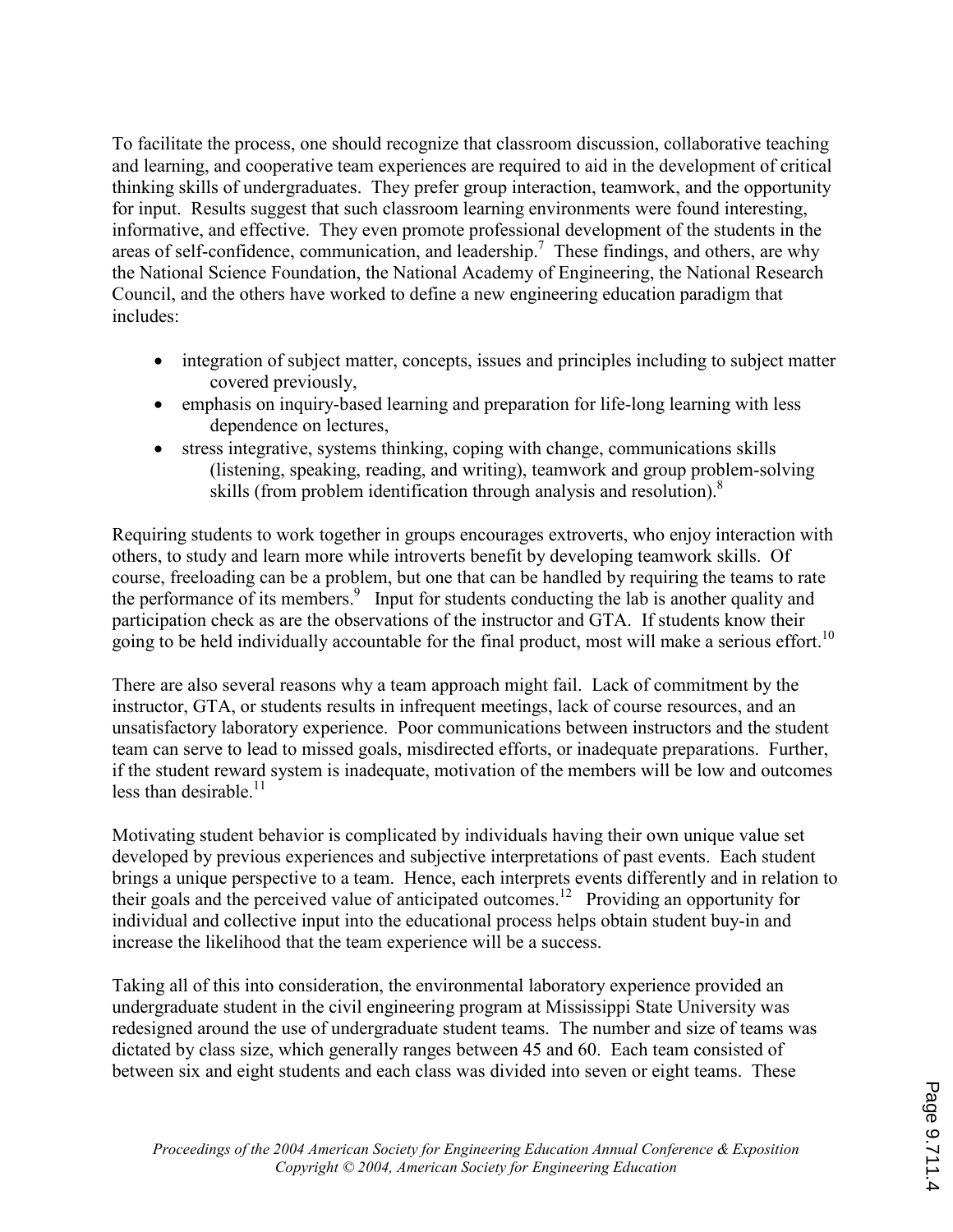teams would serve as "Lab Captains" for experiments that they elected to design for a classapproved list as defined below.

Each team of Lab Captains was charged with the design, set up, instruction, monitoring, and data compilation of a lab to be performed by their fellow students. The team was responsible for developing handouts, constructing apparatus, arranging transportation, making up reagents, and all other activities required to conduct the lab. They were also required to develop a solution to the lab, but this was provided the instructor as a key for grading the lab reports submitted by the rest of the class. To facilitate this process, a faculty member and a GTA worked with the group.

### Course Design

At the outset it was decided that the environmental laboratory experience would provide undergraduate students with more than how to perform analytical tests. It was acknowledged that students should know how to accurately characterize water and wastewater samples. However, the benefit of such an effort was deemed minimal in comparison with the opportunity to expose the students to environmental management issues and treatment operations and processes.

To increase student interest in the laboratories conducted during the semester, a class-approved list of research topics was developed. At the outset of the semester, a list of potential research topics was distributed to the class. Each was reviewed in the context of the topic's relationship to environmental engineering. Students were then asked to vote for the top two to four topics they wanted to research during the semester. Those topics receiving the most votes, plus those the instructor felt were required to cover the appropriate course material, and compiled into the class-approved list and was used as a basis to design the semester's laboratory experience.

During the second class meeting, the teams of Lab Captains were developed. The list of classapproved topics was distributed and the students were asked to select the topic they would be interested in working on as a Lab Captain. The number of students on each experiment design team was limited, as indicated above, so that each group had approximately the same number of members. By having the students pick several topics during the list development process, it was felt that each student had a reasonable chance of selecting one of their preferred topics. Once the teams for each topic were selected, the final schedule of laboratory exercises was developed by the instructor taking into account academic calendar, seasonal variations that might impact research opportunities, and infrastructure limitations as related to the selected topics. Scheduling was delayed until the teams were established in anticipation that some students would choose labs scheduled late in the semester rather than labs in which they were interested.

About two weeks before the laboratory exercise was to be performed, the team met with the faculty member and the GTA. During this meeting, the faculty member defined specific tasks and deliverables for the team. The group discussed the topic and possible laboratory experiments. Samples of old lab handouts were provided and ideas were discussed about experiments that could be performed and related to the classroom lecture. Laboratory facilities and equipment opportunities were summarized for the Lab Captains as this often contains what experiments can be developed or the level of effort the team will have to expend to construct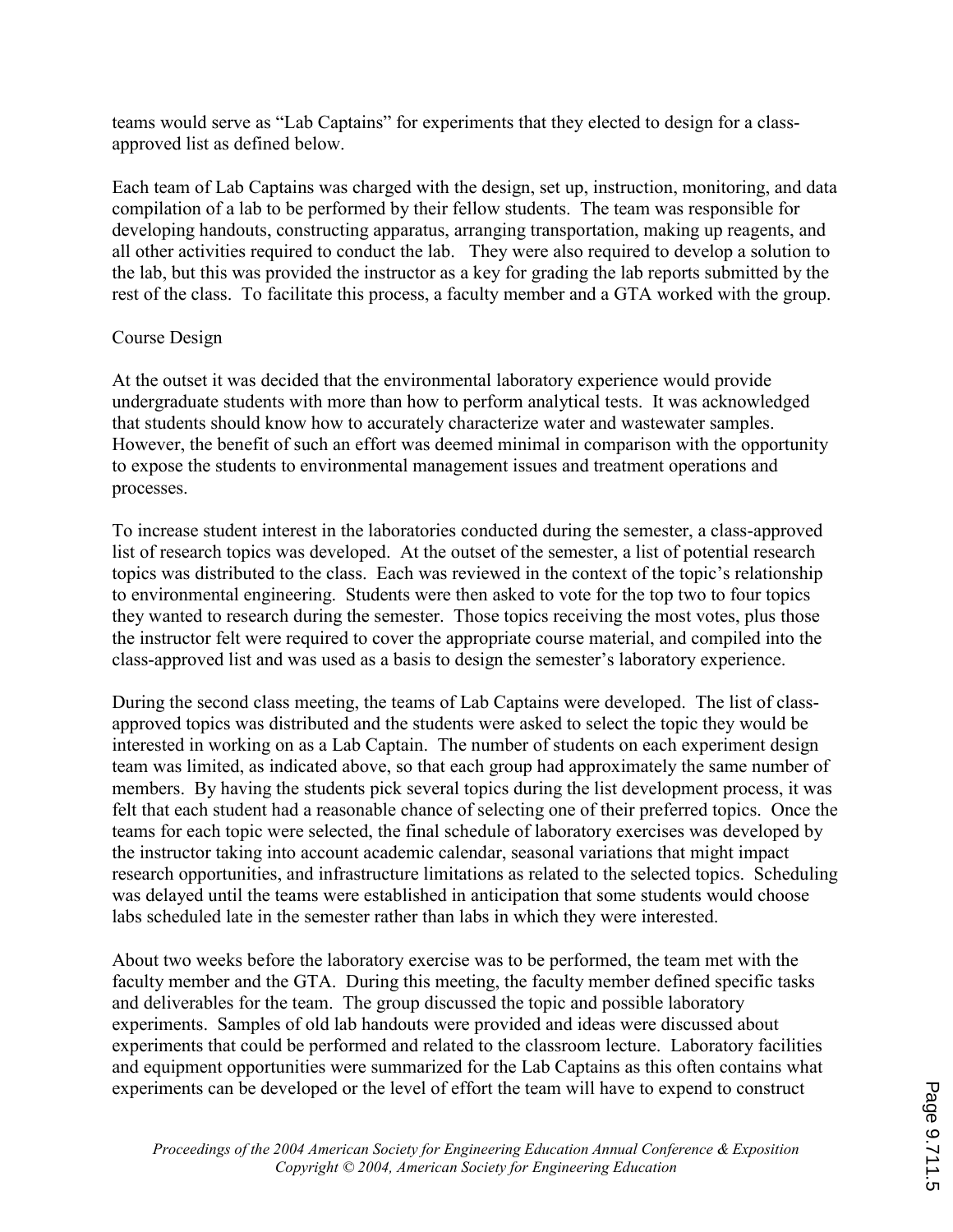needed experimental apparatus. Taking all of this information, the team would defined and develop a specific laboratory exercise related to the topic they had selected.

At this point, the graduate teaching assistant became the primary point of contact. The students worked through the graduate teaching assistant and the instructor to prepare the lab. A dry run of the experiment was highly recommended, but not required, as the students grade for developing the lab was based on the way the lab went off. They were aware that problems arising during the lab, or with the lab handout and the class report preparation, would reflect badly on their grade. At the same time, a draft laboratory handout was required of the team for review by the instructor and GTA at least two days before the laboratory class met. This draft gave an opportunity to insure progress on excise design and the quality of both the experiment to be conducted and the handout. In short, it was an aid in helping insure the team was ready in advance for the class with an experiment that was reasonable and appropriate for the topic.

To prepare the exercise, the team was responsible for assigning workload and task. As typical of many teams, some individual put more effort into the project then others. Some preferred to focus on developing handouts while others would assume the responsibility of setting the laboratory equipment up or arranging for field data collection. However, each member of the team was required to participate as a Lab Captain on at least one of the days that the experiments were performed by their classmates,

Though the activities of having the laboratory exercise were the responsibility of the assigned team, the instructor or the GTA were present during the laboratory class. While this was partly a safety issue, it also provided an opportunity to evaluate lab preparation and general performance of the team of Lab Captains. Observations made during this time were directed at determining if each team member was prepared and knowledgeable of the experiment. The level of involvement of each Lab Captain in supervising experiments was also noted as a way of identifying team members who had put extra effort into the process. Finally, while some Lab Captain involvement in the exercise was expected, the experiments were not to be demonstration activities and too much involvement by the team was deemed an indication that the lab was not properly prepared. All of this information was used by the instructor in assigning a grade for the student team responsible for the laboratory and for individual Lab Captains.

Immediately following the class, the Lab Captains were responsible for compiling and distributing the data. Often, data from several sections of the class held on different days over the week were combined to allow evaluation of more data and greater variations in experimental design with less work on the part of their classmates. Once the data set was compiled and distributed, the team of Lab Captains provided the instructor with the solutions key.

#### Performance Assessment

To evaluate the effectiveness of this approach to developing and teaching an undergraduate environmental engineering laboratory, a survey was conducted of the students. To help validate the data collected, two experiments were added during the semester using the traditional approach of having the instructor develop, prepare, and supervise the class activities.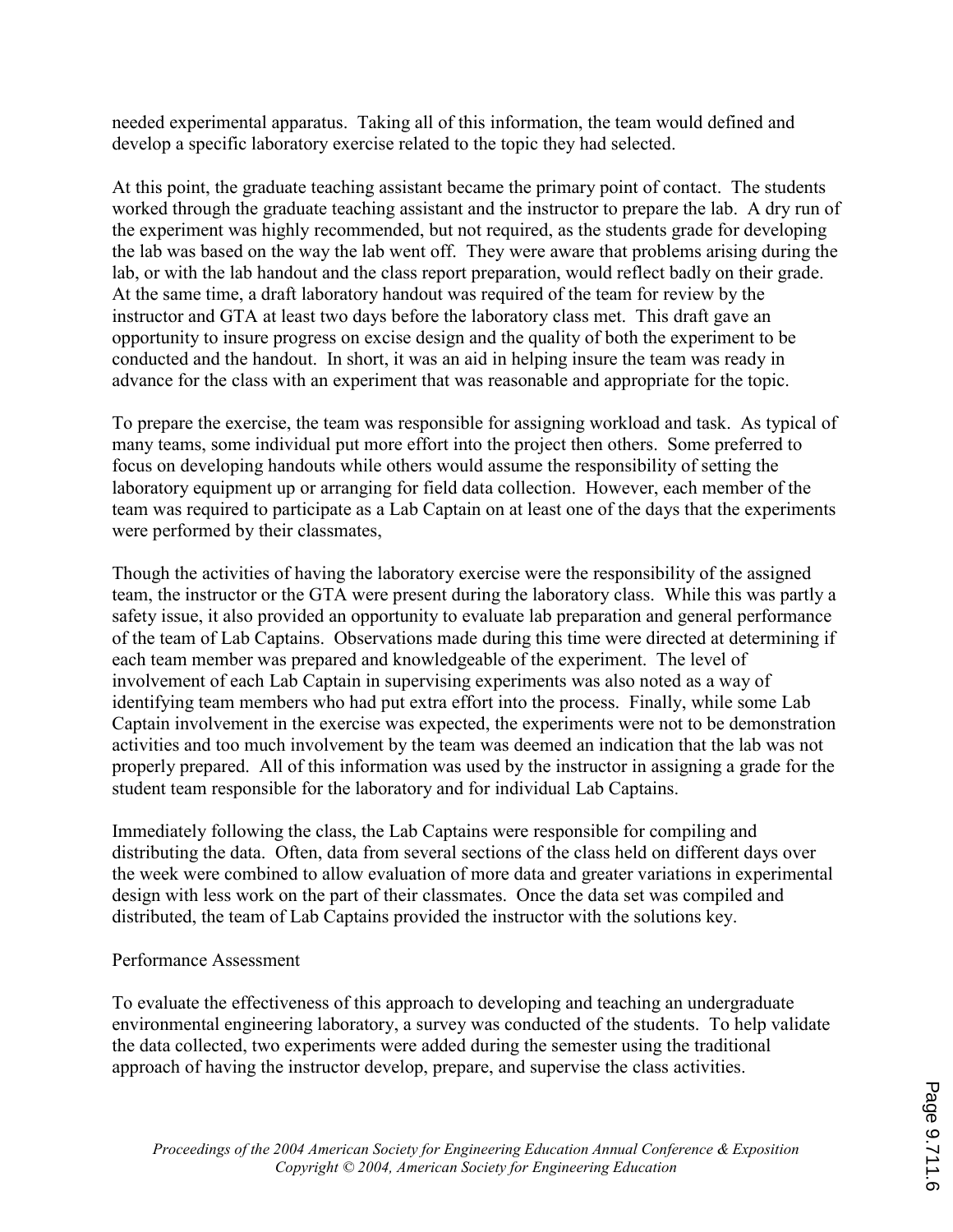Initially, the survey was administered following submission of each laboratory report by the class. However, it was determined that the class had difficulty maintaining perspective of how well one laboratory experience related to another. So, a comprehensive survey at the end of the semester was adopted. Several of questions were asked regarding the approach of using undergraduates to develop and conduct that lab exercise. These questions are presented in Table1. Others were directed at the overall laboratory experience, as presented in Table 2.

| <b>Table 1. Laboratory Captain Experience Evaluation</b>                                                                                       |            |    |  |
|------------------------------------------------------------------------------------------------------------------------------------------------|------------|----|--|
| Compare using class members as lab captains to the traditional approach<br>of having the lab handed to you by a graduate student or professor. | <b>Yes</b> | No |  |
| I like doing the labs this way?                                                                                                                |            |    |  |
| I feel there was too much expected of lab captains?                                                                                            |            |    |  |
| I feel the lab quality suffered because undergraduates were used this way?                                                                     |            |    |  |
| I wish the class could have reviewed experiments as a group instead of letting<br>the lab captains decide what we were going to do.            |            |    |  |
| I think you learned more doing labs this way?                                                                                                  |            |    |  |

| <b>Table 2. Laboratory Course Evaluation</b>                      |      |                      |      |
|-------------------------------------------------------------------|------|----------------------|------|
| Evaluate this semesters lab experience                            | More | Just<br><b>Right</b> | Less |
| Number of laboratory experiments?                                 |      |                      |      |
| Number of field trips?                                            |      |                      |      |
| Number of indoor experiments?                                     |      |                      |      |
| Help from Professor and Grad Student in preparing lab exercise?   |      |                      |      |
| The information learned for time spent compared to other CE labs? |      |                      |      |
| The information learned for time spent compared to non-CE labs?   |      |                      |      |
| Time spent on lab reports compared to other CE labs?              |      |                      |      |
| Time spent on lab reports compared to other non-CE labs?          |      |                      |      |

In addition to the process, this survey provided an opportunity for the students to give feedback on the lab captains and the experience they had with each of the experiments. They were asked to rate each laboratory with regard to the following statements:

- The lab seemed to be well thought out.
- The lab was properly set up (prepared) beforehand.
- Lab handouts were well prepared and clear.
- Handouts were available on time.
- The experiment was interesting.
- Questions and problems were reasonable.
- Data from labs were available on time
- The effort was educational and instructive.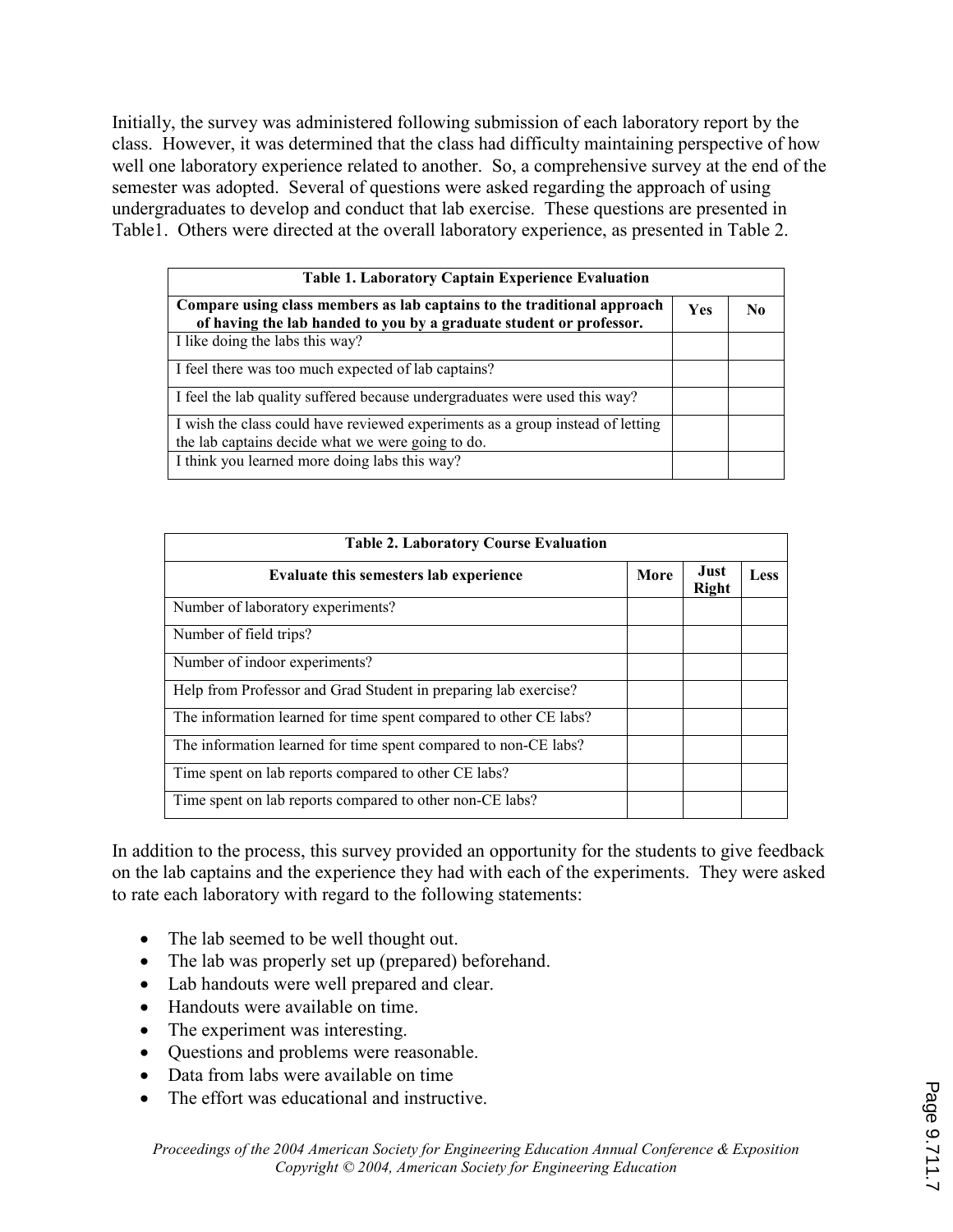- My level of effort in lab was reasonable
- I think this was a good lab for us to have done.

As part of this process, they were required to identify the exercise for which they had served as a Lab Captain. While this data was used to establish part of the Lab Captains' grades, it also provided a comparison of the traditional approach as two of the experiments were conducted by the instructor and the GTA in the conventional manner.

## Analysis of Results

It was found that topics presented to the student should have a broad format as the students had basically a layman's knowledge of the field. Using environmental management terminology rather than proposing specific processes consistently attracted the most votes during the laboratory formulation process. Examples of topics preferred by students included:

- Evaluation of Dissolved Oxygen in a Mechanical Wastewater Treatment System,
- Monitoring Water Treatment Facility Performance,
- Analyzing Stratification and Water Quality in Flowing Water, and
- Managing Organic Pollutants.

Topics that would have led to the same experiment, but were not well accepted by the students included:

- Aeration and Gas Transfer,
- Filtration,
- Stream Velocity and Dissolved Oxygen Measurement, and
- Carbon Adsorption.

From this, it was concluded that students were able to identify with environmental issues. Interviews with students also suggested their avoidance of process experiments was a result of their anticipating the technical difficulty of the experiment and perceived lack of ability on their part. Further, it was learned that students welcome an opportunity to leave the indoor environment to perform experiments. As such, topics that appeared to require field trips were preferred over those that were presumed to require inside experimentation.

Combining the data for four years of laboratories conducted using this approach, we have found that students consistently rate overall laboratory experience higher if students are involved and have done a satisfactory job of developing and conducting the class. Only if a team of Lab Captains is unsuccessful in developing and conducting a laboratory experience does the lab rate lower than a traditional cookbook experience. Review of the data indicates that lack of preparation by the team is the primary reason for this occurring. In general, this occurs when:

- The team feels that a dry run is not required to insure things are set up properly,
- A field collection site requires too much time to get to for that amount of data collected,
- A contingency was not developed to address the event that field conditions changed from what the Lab Captains had expected, and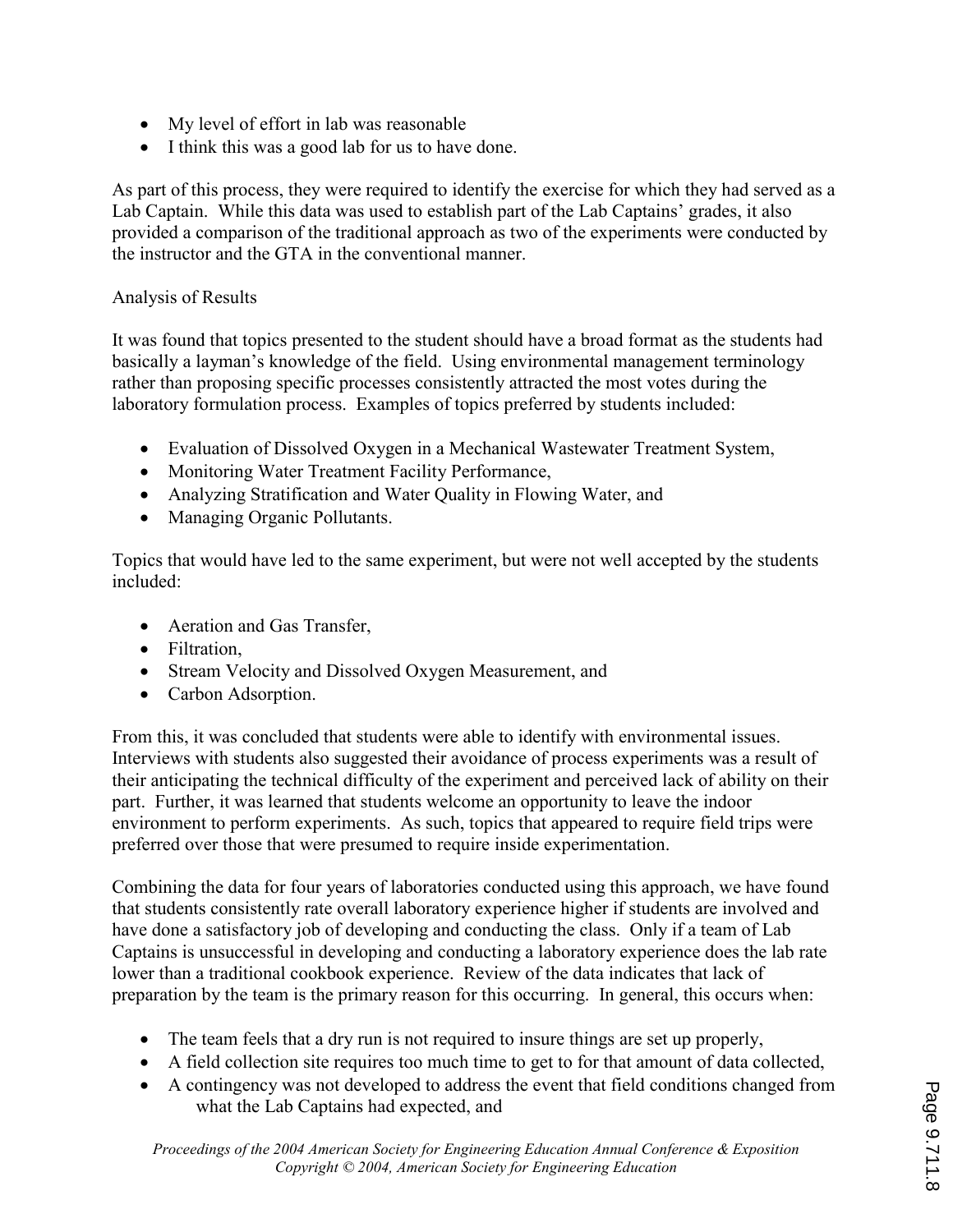• Equipment, instruments, transportation, or apparatus required for the experiment failed and a contingency for the failure was not available.

Regarding the overall experience of using laboratory teams and the Lab Captain approach, the data collected are summarized in the following tables:

| <b>Table 3. Laboratory Captain Experience Evaluation Results</b>                                                                               |     |       |  |
|------------------------------------------------------------------------------------------------------------------------------------------------|-----|-------|--|
| Compare using class members as lab captains to the traditional approach<br>of having the lab handed to you by a graduate student or professor. |     | No.   |  |
| I like doing the labs this way?                                                                                                                | 98% | $2\%$ |  |
| I feel there was too much expected of lab captains?                                                                                            | 10% | 90%   |  |
| I feel the lab quality suffered because undergraduates were used this way?                                                                     | 23% | 76%   |  |
| I wish the class could have reviewed experiments as a group instead of letting<br>the lab captains decide what we were going to do.            | 11% | 89%   |  |
| I think you learned more doing labs this way?                                                                                                  | 79% | 21%   |  |

| <b>Table 4. Laboratory Course Evaluation Results</b>              |      |                      |       |
|-------------------------------------------------------------------|------|----------------------|-------|
| Evaluate this semesters lab experience                            | More | Just<br><b>Right</b> | Less  |
| The information learned for time spent compared to other CE labs? | 28%  | 62%                  | 10%   |
| The information learned for time spent compared to non-CE labs?   | 54%  | 46%                  | $0\%$ |
| Time spent on lab reports compared to other CE labs?              | 33%  | 52%                  | 15%   |
| Time spent on lab reports compared to other non-CE labs?          | 50%  | 36%                  | 14%   |

It would appear that the students overwhelming preferred the opportunity to design the laboratory experiments. Further, the students felt that the approach has a reasonable time commitment for the information and experience gained from it. It can be presumed, in part, that this experience also improved the learning process as based on student evaluation.

In a more subjective process, evaluation of student performance on examinations during the lecture class associated with the laboratory appeared to improve as a result of the process. Due to faculty and student networking on the design of the experiment, it was easy to relate the experiences of the laboratory experiment to the student observations. Specific opportunities were developed if the laboratory schedule was carefully crafter so that topics covered in lecture occurred at about the same time in the semester as the lab. While this is certainly possible if the conventional approach is used, the buy-in by the students appeared to enhance discussion during lecture periods.

# Summary

In this time of limited educational resources and high expectations for the total quality of the undergraduate student experience, using the undergraduates as a resource can help with the success of the laboratory experience. The approach also allows faculty and students to interact to